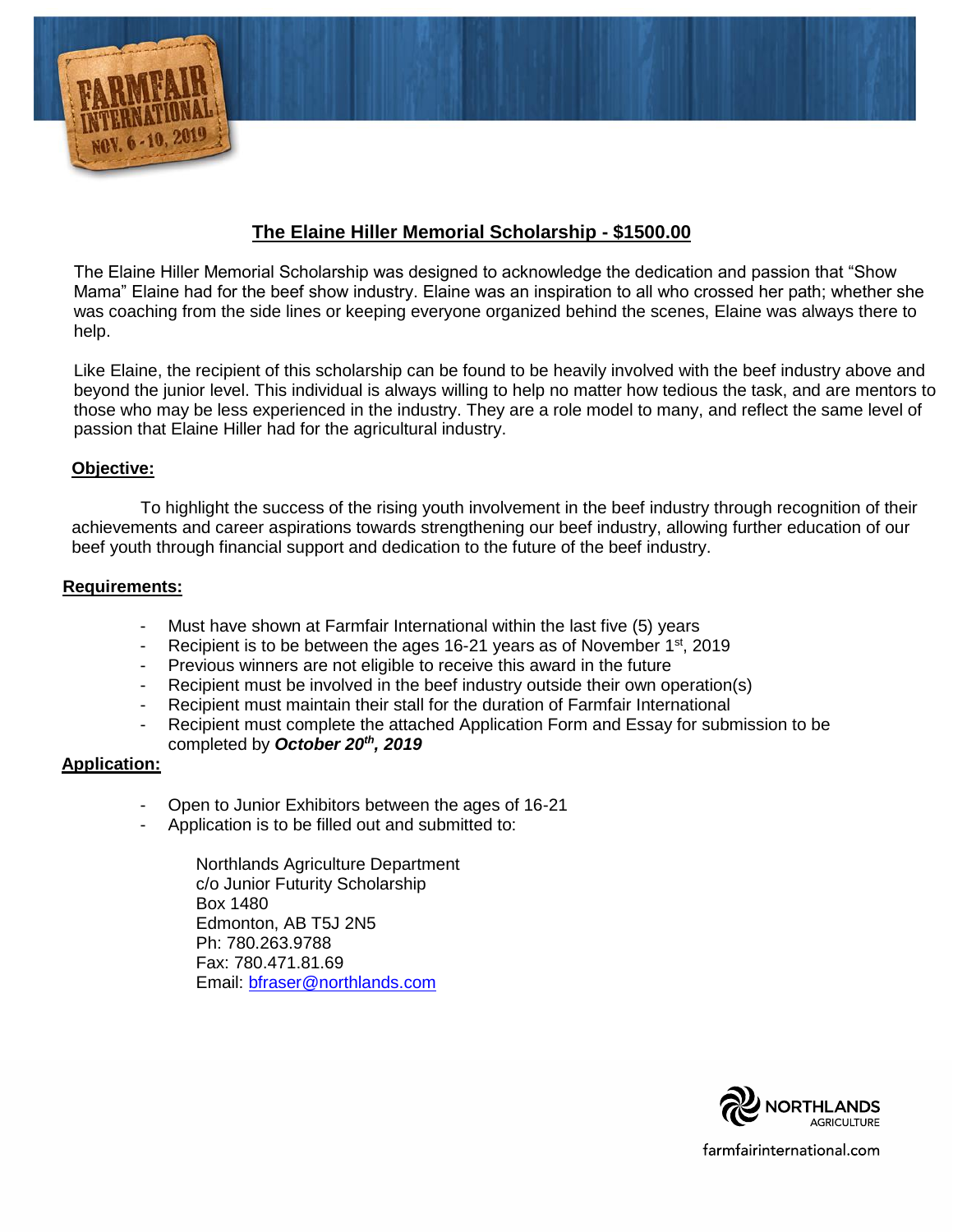

# **Essay:**

- Each applicant will provide a typed essay between 500 1000 words (double spaced lines with 12 point type).
- Essays will be evaluated on their own merit and therefore must not make any reference to the applicant's name.
- Any direct reference to the applicant's name, family name will lead to disqualification.

### **Reference Letters:**

Each application must include two letters of reference. The letters will be no longer than one page in length and must be typed. The author(*s*) of the letter(*s*) must provide information on the applicant's initiative. The author must be clearly identified.

### **Show Spirit:**

- Each applicant will be judged based on their attitude, involvement, and passion for show for the duration of Farmfair International.
- Applicant is expected to maintain stalls and tend to the animals under the exhibitor's name.
- Spirit will also be judges on participation in shows and the ability to help others throughout the duration of Farmfair International.

# **The Scoring**

| <b>Show Spirit</b>       | 10% |
|--------------------------|-----|
| <b>Reference Letters</b> | 15% |
| Essay                    | 75% |

# **Conditions**

The scholarship must be used for educational purposes such as University, College and Technical School. Other educational opportunities are subject to approval by the Scholarship Committee of Northlands.

The scholarships will be handed out in the form of an RESP to Junior Members under the age of 21.



farmfairinternational.com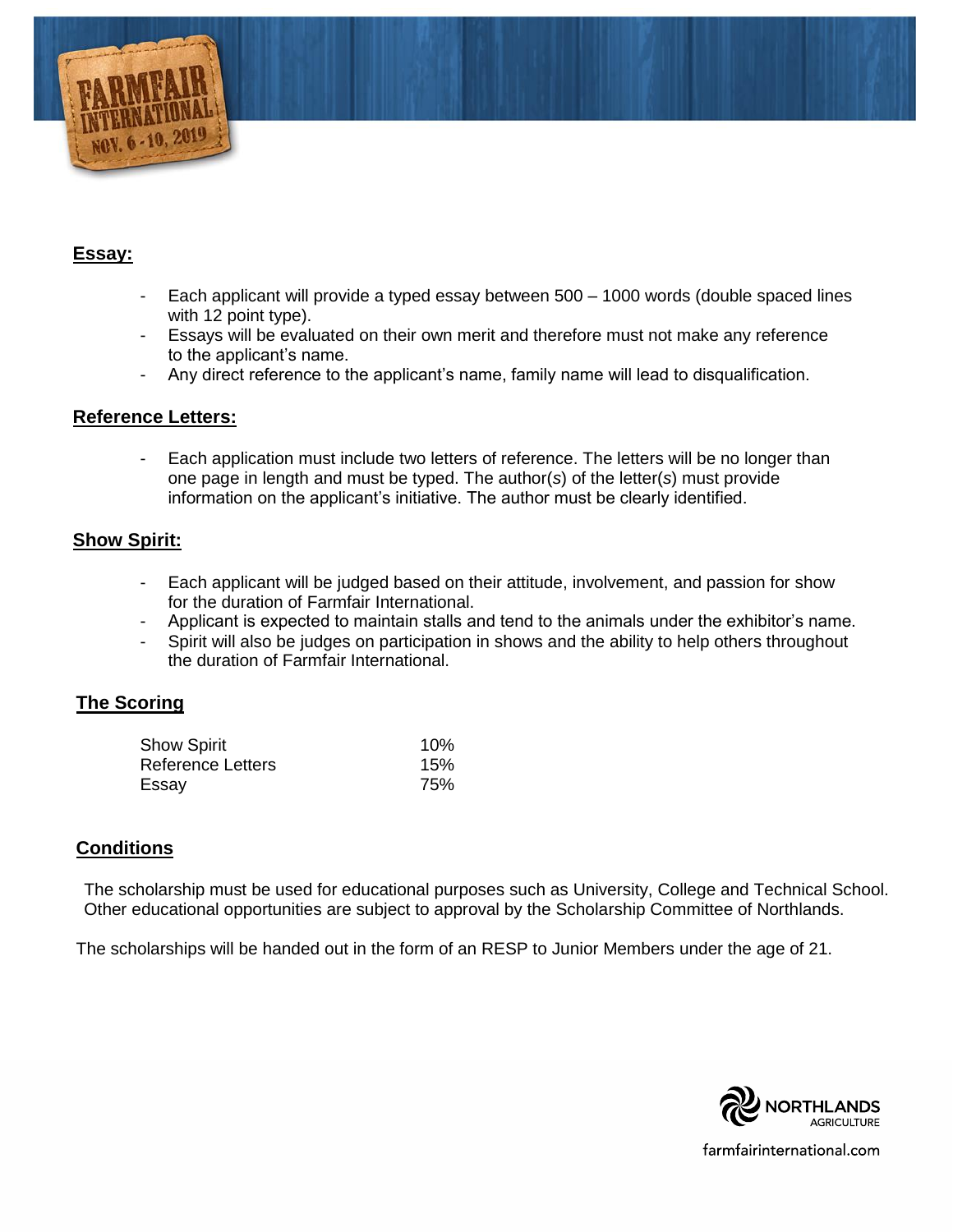

## **Awards & Presentations**

Announcement of all 2019 Junior Futurity Scholarship recipients will take place on November 11<sup>th</sup>, 2019 during the Alberta Supreme Show of Champions.

# **2019 Elaine Hiller Memorial Scholarship Application**

The application includes submitting the following by *October 20th , 2019*:

- Completed Application Form
- Essay Submission
- Two (2) Letters of Reference

The completed application should be sent to:

Northlands Agriculture Department c/o Junior Futurity Scholarship PO Box 1480 Edmonton, AB T5J 2N5 Ph: 780.268.9788 Fax: 780-471.8169 Email: [bfraser@northlands.com](mailto:bfraser@northlands.com)

# **Applicant Information**

| Name    | <u> 1989 - Andrea Stadt Britain, amerikan berlandar berlandar berlandar berlanda berlanda berlanda berlanda berl</u> |                                                                                    |
|---------|----------------------------------------------------------------------------------------------------------------------|------------------------------------------------------------------------------------|
| Address |                                                                                                                      |                                                                                    |
| City    |                                                                                                                      |                                                                                    |
| Phone   |                                                                                                                      | Cell<br>the control of the control of the control of the control of the control of |
| Fax     |                                                                                                                      | Email                                                                              |